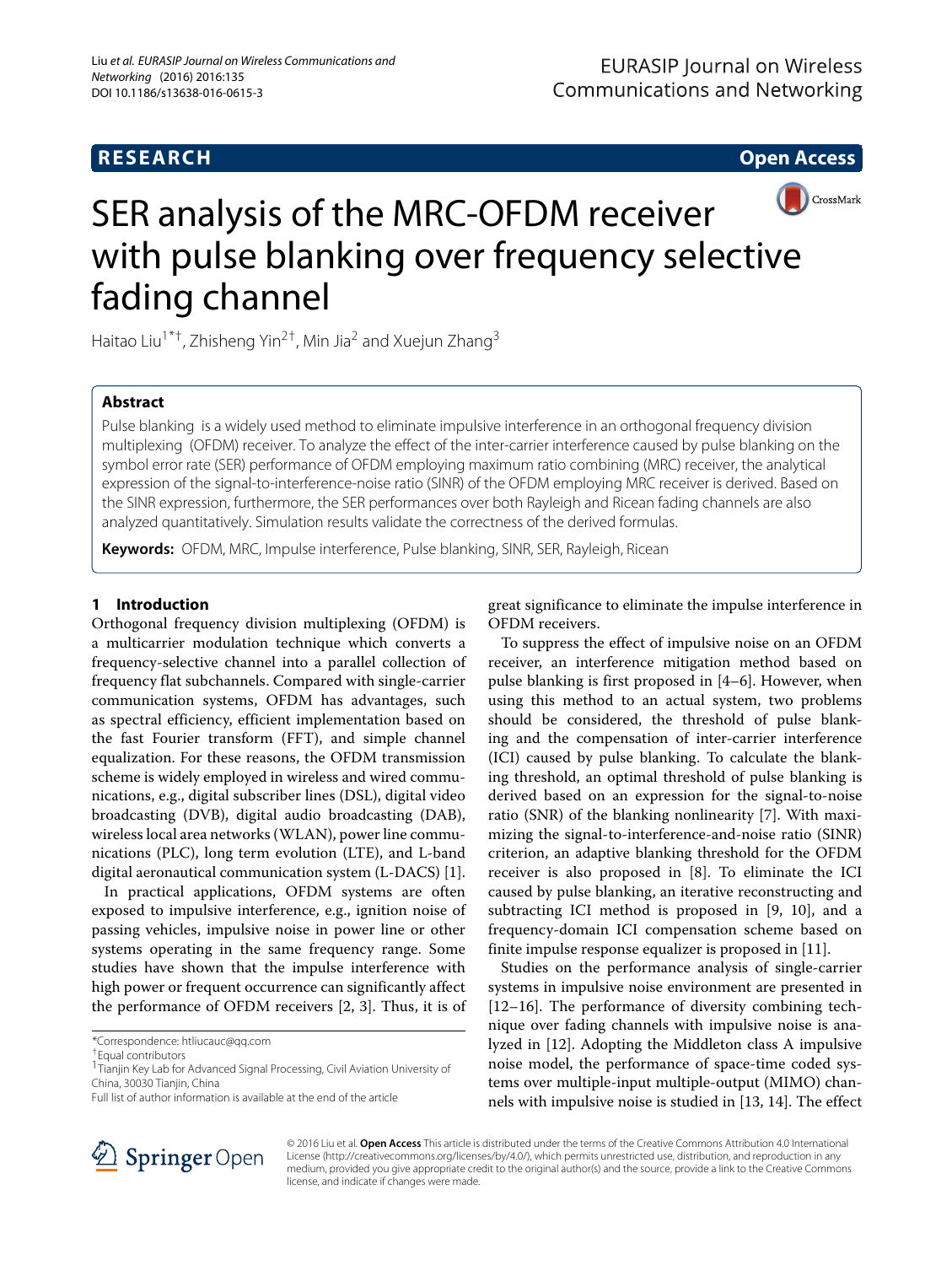of symmetric  $\alpha$ -stable noise on space-time coded systems over MIMO fading channels is analyzed in [\[15\]](#page-11-13). A unified mathematical framework for the analysis of the asymptotic performance of amplify-and-forward cooperative diversity systems impaired by generic noise is provided in [\[16\]](#page-11-10). The influence of impulse noise on the symbol error rate (SER) performances of multicarrier and single-carrier communication systems is investigated and compared in [\[2\]](#page-11-0). With regard to the performance analysis of the OFDM receiver with blanking, the SNR expression of the OFDM receiver with blanking is obtained for the AWGN channel [\[17\]](#page-11-14). The SNR expression for the OFDM receiver with blanking is derived in frequency selective Rayleigh fading channel, as well as the SER performance on this SNR expression [\[18\]](#page-11-15). To the best of our knowledge, there is currently no literature regarding the SER performance of the maximum ratio combining (MRC)-OFDM receiver with pulse blanking.

In this paper, a closed-form expression for the SINR of the MRC-OFDM receiver with pulse blanking over frequency selective fading channel is derived. Furthermore, the SER performances of the MRC-OFDM receiver with pulse blanking over both Rayleigh and Ricean fading channels are also analyzed quantitatively based on this SINR expression. Finally, simulation results are presented that validate the correctness of the derived formulas.

This paper is arranged as follows. In Section [2,](#page-1-0) a system model comprising the OFDM transmitter and the MRC-OFDM receiver with pulse blanking is introduced. In Section [3,](#page-3-0) the closed-from expression for the SINR of the MRC-OFDM receiver with pulse blanking is derived, and the SER performances for both Rayleigh and Ricean fading channels are also analyzed. In Section [4,](#page-6-0) an overview of system and channel parameters is provided, and the analytically calculated and simulated symbol error performance curves are presented to validate our theoretical results. In Section [5,](#page-8-0) we draw the main conclusion.

#### <span id="page-1-0"></span>**2 System model**

#### **2.1 OFDM transmitter**

The model for the OFDM transmitter is shown in Fig. [1.](#page-1-1) An information bit sequence is sent to the modulator for symbol mapping. The output symbol vector of the

modulator is denoted as  $S = [S_0, \ldots, S_k, \ldots, S_{K-1}]^T$ , where *K* denotes the number of complex modulated symbols, and  $\{S_k, k = 0, 1, \ldots, K - 1\}$  are assumed to be independent and identically distributed (i.i.d.) with  $E\{S_k\} = 0$ and  $E\{|S_k|^2\} = \sigma_S^2$ .

The modulated symbol vector **S** is then transformed into the time domain by the *K*-point inverse fast Fourier transform (IFFT), and the output signal vector of IFFT is given by

<span id="page-1-2"></span>
$$
\mathbf{s} = \mathbf{F}^H \mathbf{S} \tag{1}
$$

where IFFT matrix  $F^H$  is defined by

$$
\mathbf{F}_{n,k}^H = \frac{1}{\sqrt{K}} e^{2\pi j \frac{k n}{K}}, \quad n, k = 0, 1, \cdots, K - 1 \tag{2}
$$

with *k* being the subcarrier index in the frequency domain and *n* denoting the sample index in the time domain. As IFFT is a unitary transformation, the statistical property of **s** agrees with **S**, and  $\{s_n, n = 0, 1, \ldots, K - 1\}$  are also i.i.d. with  $E\{s_n\} = 0$  and  $E\{|s_n|^2\} = \sigma_S^2$ .

After inserting the  $K_g$ -point cyclic prefix, the transmitted signal vector  $\mathbf{x} = \begin{bmatrix} x_0, \dots, x_n, \dots, x_{K+K_g-1} \end{bmatrix}^T$  can be expressed as

$$
\mathbf{x} = \mathbf{P}_{\text{in}} \mathbf{s} \tag{3}
$$

where  $P_{in}$  is the cyclic prefix insertion matrix denoted as

$$
\mathbf{P}_{\rm in} = \begin{bmatrix} \mathbf{0}_{K_g \times (K - K_g)} & \mathbf{I}_{K_g} \\ \mathbf{I}_K & \end{bmatrix}_{(K + K_g) \times K} \tag{4}
$$

where  $\mathbf{0}_{K \times (K - K_g)}$  is a  $K_g \times (K - K_g)$  zero matrix and  $\mathbf{I}_K$  is a  $K \times K$  identity matrix.

The transmitted signal vector **x** is then converted to an analog signal  $x(t)$  by the D/A converter and  $x(t)$  is transformed into a RF signal by the RF front end. Finally, the RF signal is sent to a channel by the transmitter antenna.

#### **2.2 MRC-OFDM receiver with pulse blanking**

The model for the MRC-OFDM receiver with pulse blanking is depicted in Fig. [2.](#page-2-0) The received baseband signal from the *v*th antenna can be represented as

$$
r^{\nu}(t) = x(t) * h^{\nu}(t) + n^{\nu}(t) + i^{\nu}(t), \nu = 1, 2, ..., N \quad (5)
$$

<span id="page-1-1"></span>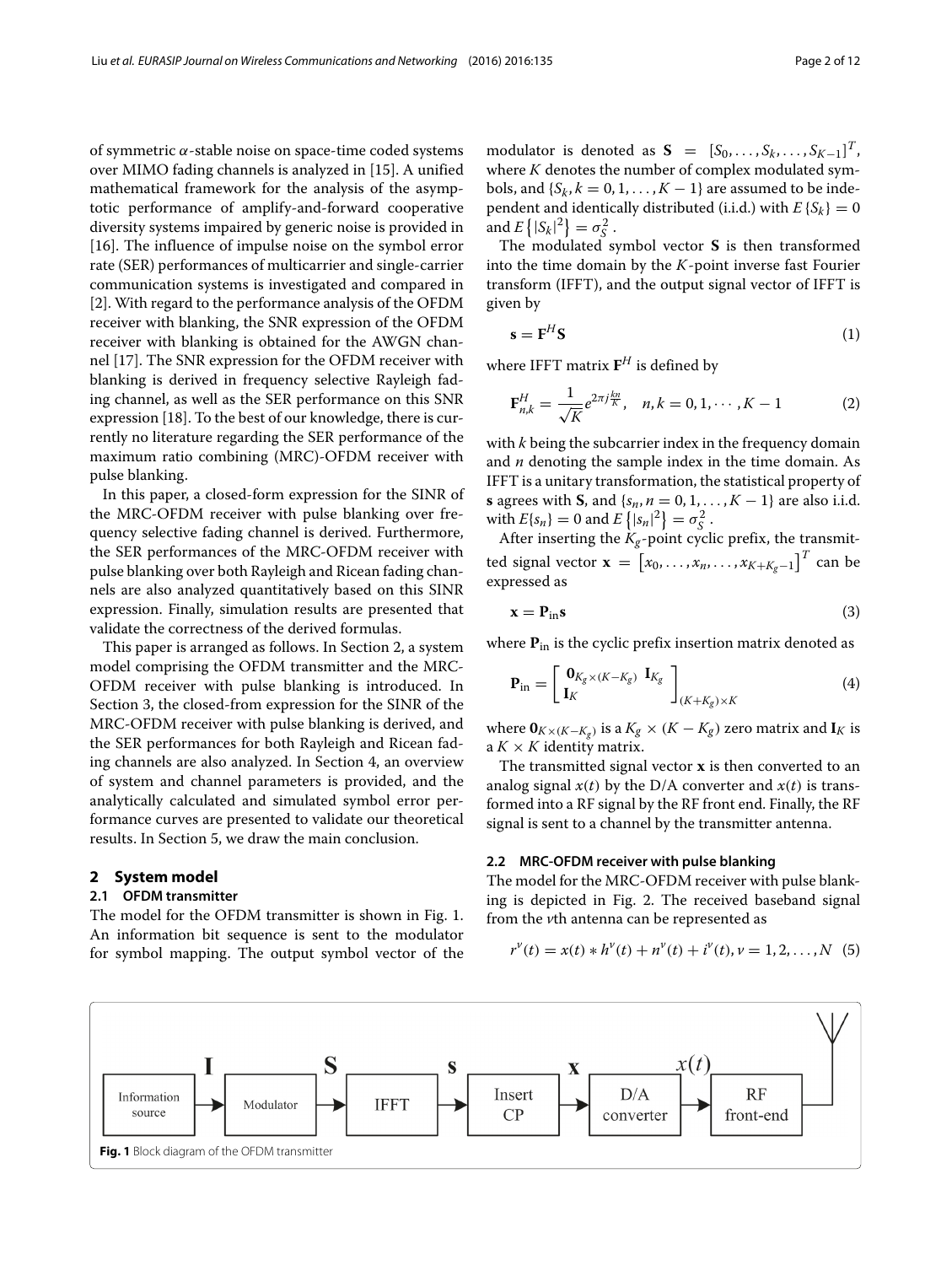

<span id="page-2-0"></span>where  $x(t)$  denotes the transmitted signal,  $*$  the convolution operation,  $h^{\nu}(t)$  the channel impulse response of the *v*th channel,  $n^{\nu}(t)$  the complex Gaussian white noise signal from the *v*th channel,  $i^{\nu}(t)$  the impulsive noise from the *v*th channel, and *N* the number of receive antenna.

Assuming that the symbol timing synchronization has been established, the transmitted signal  $r^{\nu}(t)$  is then converted to a sampled signal vector  $\mathbf{r}^{\nu}$  by the A/D converter. After removing the  $K_g$ -point cyclic prefix, the received signal vector can be expressed as

$$
\mathbf{z}^{\nu} = \mathbf{P}_{\text{out}} \mathbf{r}^{\nu}, \nu = 1, 2, \dots, N \tag{6}
$$

where  $P_{\text{out}} = [\mathbf{0}_{K \times K_g} \quad \mathbf{I}_K]$  denotes the cyclic prefix removal matrix.

According to the basic theory of OFDM [\[19\]](#page-11-16), **z***<sup>v</sup>* can be written as

<span id="page-2-1"></span>
$$
\mathbf{z}^{\nu} = \mathbf{s} \otimes \mathbf{h}^{\nu} + \mathbf{i}^{\nu} + \mathbf{n}^{\nu}, \nu = 1, 2 \dots, N \tag{7}
$$

where **s** is given by Eq. [\(1\)](#page-1-2),  $\otimes$  denotes the circular convolution operator, and  $\mathbf{h}^{\nu} = \begin{bmatrix} h^{\nu}_0, \ldots, h^{\nu}_l, \ldots, h^{\nu}_{L_{\nu}-1} \end{bmatrix}^T$  is the discrete-time channel impulse response of the *v*th channel with  $L_v$  paths, where  $\{h_l^v, l = 0, 1 \dots, L_v - 1\}$ are assumed to be i.i.d. and remain constant over one OFDM symbol interval, and the channel power is normalized to 1, i.e.,  $\sum_{l=0}^{L-1} E\left\{ |h_l^{\nu}| \right\}$ *l*=0  $\begin{bmatrix} 2 \\ 1 \end{bmatrix} = 1$ . In addition,  $\mathbf{n}^{\nu} = \begin{bmatrix} n_0^{\nu}, \dots, n_n^{\nu}, \dots, n_{K-1}^{\nu} \end{bmatrix}^T$  denotes the complex Gaussian white noise vector from the *v*th channel where  ${n<sub>n</sub>^{\nu}}$ ,  $n = 0, 1, ..., K - 1$  are the i.i.d. complex Gaussian random variables (RVs) of mean zeros and variance  $\delta_n^2$  and  $\mathbf{i}^{\nu} = \begin{bmatrix} i^{\nu}_{0}, \dots, i^{\nu}_{K-1} \end{bmatrix}^{T}$  denotes the impulsive noise vector where *i*<sup>v</sup><sub>n</sub> is modeled as a Bernoulli-Gaussian RV [\[2\]](#page-11-0)

$$
i_n^{\nu} = b_n^{\nu} g_n^{\nu}, n = 0, 1, \dots, K - 1, \nu = 1, 2, \dots, N
$$
 (8)

where  $b_n^{\nu}$  is the Bernoulli process which is the arrival of impulsive noise with probability  $P_r(p_n^{\nu} = 1) = p$  and  $g_n^{\nu}$  is the complex Gaussian RV with mean zeros and variance  $\delta_g^{\nu 2}$ .

Assuming that the positions of the impulsive noise occurrence are precisely detected by the interference detector, the output of the impulse blanking  $y^{\nu} =$  $\left[ y_0^{\nu}, \ldots, y_n^{\nu}, \ldots, y_{K-1}^{\nu} \right]^T$  is given as

<span id="page-2-2"></span>
$$
\mathbf{y}^{\nu} = \bar{\mathbf{B}}^{\nu} \mathbf{z}^{\nu}, \nu = 1, 2, \dots, N
$$
 (9)

where  $\bar{\mathbf{B}}^{\nu}$  denotes the impulse blanking matrix for the  $\nu$ th receive branch and where  $\bar{\bf B}^{\nu} = {\rm diag} \left( \bar b_0^{\nu}, \ldots, \bar b_n^{\nu}, \ldots, \bar b_n^{\nu} \right)$ 

$$
\bar{b}_{K-1}^{\nu}
$$
 with  $\bar{b}_{n}^{\nu} = 1 - b_{n}^{\nu}$ .

 $(K-1)$  with  $\nu_n - 1 - \nu_n$ .<br>The signal vector **y**<sup>*v*</sup> is then transformed into the frequency domain by the *K*-point fast Fourier transform (FFT). Hence, the output signal vector of FFT  $Y^{\nu}$  =  $\left[Y_0^{\nu}, \ldots, Y_k^{\nu}, \ldots, Y_{K-1}^{\nu}\right]^T$  is given by

<span id="page-2-3"></span>
$$
\mathbf{Y}^{\nu} = \mathbf{F}\mathbf{y}^{\nu}, \nu = 1, 2, \dots, N \tag{10}
$$

where the FFT matrix **F** is defined by

$$
\mathbf{F}_{k,n} = \frac{1}{\sqrt{K}} e^{-2\pi j \frac{kn}{K}}, \quad k, n = 0, 1, \dots, K - 1 \quad (11)
$$

Assuming that the ideal channel estimation is employed, the output signal vector of the maximum ratio combiner is given as

$$
\mathbf{Y}_{\text{MRC}} = \sum_{\nu=1}^{N} \left(\mathbf{H}^{\nu}\right)^{*} \mathbf{Y}^{\nu}
$$
 (12)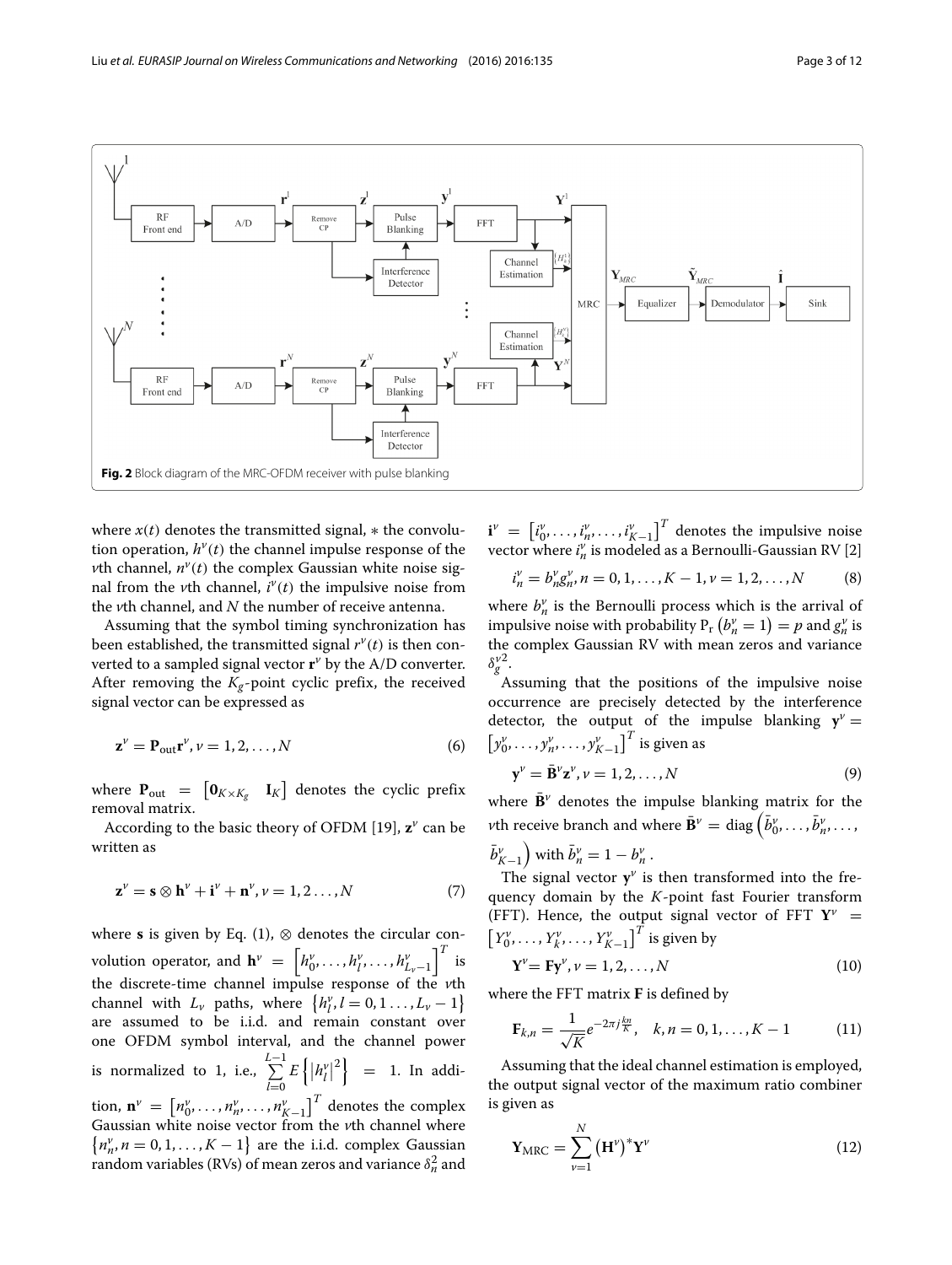We assume that a linear forced zero equalizer is employed in the receiver. The output of the equalizer is given as  $\tilde{Y}_{\text{MRC}} = \left[ \tilde{Y}_{\text{MRC},0}, \dots, \tilde{Y}_{\text{MRC},k}, \dots, \tilde{Y}_{\text{MRC},K-1} \right]^T$ , where  $\tilde{Y}_{\text{MRC},k}$  denotes the output signal of the equalizer for the *k*th subchannel, which is given by

$$
\tilde{Y}_{\text{MRC},k} = \frac{\sum_{\nu=1}^{N} (H_k^{\nu})^* Y_k^{\nu}}{\sum_{\nu=1}^{N} |H_k^{\nu}|^2}, k = 0, 1 \dots, K - 1
$$
\n(13)

The signal vector  $\tilde{\mathbf{Y}}_{\text{MRC}}$  is finally sent to the demodulator, where the output bit sequence **I** is sent to the sink.

#### <span id="page-3-0"></span>**3 Performance analysis**

#### **3.1 SINR for the MRC-OFDM demodulator**

Substituting Eq. [\(7\)](#page-2-1) into Eq. [\(9\)](#page-2-2), the output signal vector of the pulse blanking can be represented as

$$
\mathbf{y}^{\nu} = \bar{\mathbf{B}}^{\nu}(\mathbf{s} \otimes \mathbf{h}^{\nu}) + \bar{\mathbf{B}}^{\nu} \mathbf{i}^{\nu} + \bar{\mathbf{B}}^{\nu} \mathbf{n}^{\nu}, \nu = 1, 2, \dots, N \quad (14)
$$

where  $\bar{\mathbf{B}}^{\nu} \mathbf{i}^{\nu} = \text{diag} \left( \bar{b}_{0}^{\nu} i_{0}^{\nu}, \dots, \bar{b}_{n}^{\nu} i_{n}^{\nu}, \dots, \bar{b}_{K-1}^{\nu} i_{K-1}^{\nu} \right)$  with the *n*th component represented as

$$
\bar{b}_{n}^{v}i_{n}^{v} = (1 - b_{n}^{v}) b_{n}^{v}g_{n}^{v}, \quad n = 0, 1, ..., K - 1, \n v = 1, 2, ..., N
$$
\n(15)

As  $b_n^v$  is a Bernoulli RV that takes a value of one or zero, the product  $(1 - b_n) b_n$  identically equals to 0, thus  $\bar{b}_n^v i_n^v =$ 0, and then  $\mathbf{Bi} = 0$ . Given all the above, Eq. [\(14\)](#page-3-1) is further simplified as

<span id="page-3-2"></span>
$$
\mathbf{y}^{\nu} = \mathbf{s} \otimes \mathbf{h}^{\nu} + \tilde{\mathbf{i}}^{\nu} + \tilde{\mathbf{n}}^{\nu}, \nu = 1, 2 \dots, N \tag{16}
$$

where  $\tilde{\mathbf{i}}^{\nu} = (\bar{\mathbf{B}}^{\nu} - \mathbf{I}) (\mathbf{s} \otimes \mathbf{h}^{\nu})$  denotes the equivalent impulse noise vector with the *n*th component represented as

<span id="page-3-10"></span>
$$
\tilde{i}'_n = -b'_n \sum_{m=0}^{K-1} s_m h''_{(n-m) \bmod K}, \quad \nu = 1, 2, \dots, \tag{17}
$$

and  $\tilde{\mathbf{n}}^{\nu} = \tilde{\mathbf{B}}^{\nu} \mathbf{n}^{\nu}$  denotes the complex Gaussian white noise vector in the output of pulse blanking with the *n*th component  $\tilde{n}^{\nu}_n$  represented as

<span id="page-3-11"></span>
$$
\tilde{n}_n^v = (1 - b_n^v) n_n^v, v = 1, 2, \dots, N
$$
 (18)

Substituting Eq. [\(16\)](#page-3-2) into Eq. [\(10\)](#page-2-3) yields

$$
\mathbf{Y}^{\nu} = \mathbf{S} \mathbf{H}^{\nu} + \mathbf{F} \tilde{\mathbf{i}}^{\nu} + \mathbf{F} \tilde{\mathbf{n}}^{\nu}, \nu = 1, 2, \dots, N
$$
 (19)

Expanding Eq. [\(19\)](#page-3-3), the *k*th component of  $Y^{\nu}$  can be expressed as

<span id="page-3-4"></span>
$$
Y_k^{\nu} = S_k H_k^{\nu} + \frac{1}{\sqrt{K}} \sum_{n=0}^{K-1} \tilde{i}_n^{\nu} e^{-2\pi j \frac{k_n}{K}} + \frac{1}{\sqrt{K}} \sum_{n=0}^{K-1} \tilde{n}_n^{\nu} e^{-2\pi j \frac{k_n}{K}}
$$
(20)

<span id="page-3-5"></span>Substituting Eq. [\(20\)](#page-3-4) into Eq. [\(13\)](#page-3-5), the *k*th component of **Y**MRC can be expressed as

<span id="page-3-6"></span>
$$
Y_{\text{MRC},k} = S_k \sum_{\nu=1}^{N} |H_k^{\nu}|^2 + \frac{1}{\sqrt{K}} \sum_{\nu=1}^{N} (H_k^{\nu})^* \sum_{n=0}^{K-1} \tilde{i}_{n}^{\nu} e^{-2\pi j \frac{k n}{K}} + \frac{1}{\sqrt{K}} \sum_{\nu=1}^{N} (H_k^{\nu})^* \sum_{n=0}^{K-1} \tilde{n}_{n}^{\nu} e^{-2\pi j \frac{k n}{K}}
$$
(21)

<span id="page-3-1"></span>From Eq. [\(21\)](#page-3-6),  $Y_{\text{MRC},k}$  can be split into two parts, the first containing the desired signal of the *k*th subchannel, denoted by *Ek*, and the second containing the noise and the ICI caused by pulse blanking, denoted by  $W_k$ .  $Y_{MRC,k}$ can be further expressed as

$$
Y_{\text{MRC},k} = E_k + W_k \tag{22}
$$

where

$$
E_k = S_k \sum_{\nu=1}^{N} |H_k^{\nu}|^2
$$
 (23)

<span id="page-3-9"></span>and

$$
W_k = \frac{1}{\sqrt{K}} \sum_{\nu=1}^{N} (H_k^{\nu})^* \sum_{n=0}^{K-1} \tilde{t}_n^{\nu} e^{-2\pi j \frac{k_n}{K}} + \frac{1}{\sqrt{K}} \sum_{\nu=1}^{N} (H_k^{\nu})^* \sum_{n=0}^{K-1} \tilde{n}_n^{\nu} e^{-2\pi j \frac{k_n}{K}}
$$
(24)

The variance of *Ek* is given as

<span id="page-3-7"></span>
$$
V_{\text{ar}}\left(E_{k}\right) = \sigma_{S}^{2} \left(\sum_{\nu=1}^{N} \left|H_{k}^{\nu}\right|^{2}\right)^{2} \tag{25}
$$

<span id="page-3-3"></span>From the derivation in the [Appendix,](#page-10-1) the variance of *Wk* can be calculated as

<span id="page-3-8"></span>
$$
V_{\text{ar}}\left(W_{k}\right) = \left[p\sigma_{S}^{2} + (1-p)\,\delta_{n}^{2}\right] \sum_{\nu=1}^{N} \left|H_{k}^{\nu}\right|^{2} \tag{26}
$$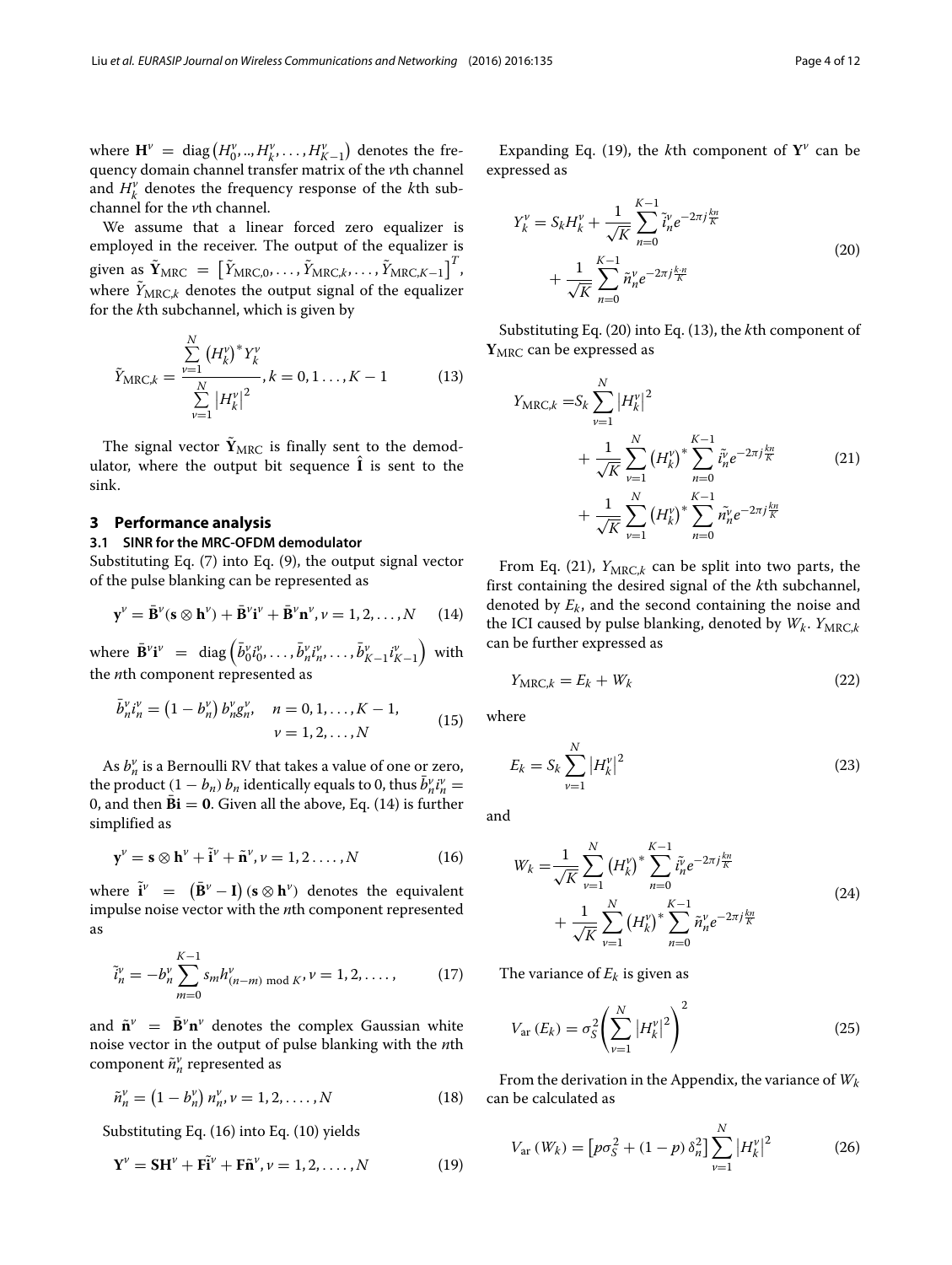Combining Eqs. [\(25\)](#page-3-7) and [\(26\)](#page-3-8), the instantaneous SINR of the *k*th subchannel at the output of MRC is given as

$$
\gamma_k \stackrel{\Delta}{=} \frac{V_{\text{ar}}(E_k)}{V_{\text{ar}}(W_k)}
$$
  
= 
$$
\sum_{\nu=1}^N \frac{\sigma_S^2}{p\sigma_S^2 + (1-p)\,\delta_n^2} |H_k^{\nu}|^2, \quad k = 0, 1, ..., K - 1
$$
 (27)

Let  $\rho \triangleq \delta_S^2 / \delta_n^2$  denote the average input SNR per antenna (channel), Eq. [\(27\)](#page-4-0) becomes

$$
\gamma_k = \sum_{\nu=1}^N \frac{\rho}{p\rho + (1-p)} |H_k^{\nu}|^2
$$
  
= 
$$
\sum_{\nu=1}^N \gamma_k^{\nu}, \quad k = 0, 1, ..., K - 1
$$
 (28)

where  $\gamma_k^{\nu}$  $\triangleq \frac{\rho}{p\rho+(1-p)}|H_k^{\nu}|^2$  denotes the instantaneous SINR for the *k*th subchannel of the *v*th channel at the output of MRC. We assume the independence between different diversity reception branches, then  $H_k^{\nu}$  is independent of  $H_k^j$  if  $j \neq v$ , and therefore  $\gamma_k^v$  is independent of  $\gamma_k^j$ if  $j \neq \nu$ .

#### <span id="page-4-7"></span>**3.2 SER of the MRC-OFDM receiver with pulse blanking over Rayleigh fading channel**

For the Rayleigh fading channel, the frequency response of the *k*th subchannel of the *v*th receive branch  $H_k^{\nu}$  = *L*<sub>v</sub>−1</sup><br>  $\sum$ *l*=0 *hv l e*−*j*2<sup>π</sup> *kl <sup>K</sup>* is a complex Gaussian RV of mean zeros and variance one, thus  $|H^{\nu}_k|^2$  is  $\chi^2$  distributed with 2 degrees

of freedom and  $E\left\{|H_k^{\nu}|^2\right\}=1$ .

Considering  $\rho / (p\rho + (1 - p))$  is a constant when the probability of impulsive noise occurrence *p* is given,  $\gamma_k^v$ is also  $\chi^2$  distributed with 2 degrees of freedom and mean  $\bar{\gamma} = \rho / (p\rho + (1 - p))$  . Therefore, the probability density function (PDF) of  $\gamma_k^{\nu}$  is given by [\[20\]](#page-11-17)

$$
p(\gamma_k^{\nu}) = \frac{1}{\bar{\gamma}} e^{\frac{-\gamma_k^{\nu}}{\bar{\gamma}}}, \gamma_k^{\nu} \ge 0, k = 0, 1, ..., K - 1, \nu = 1, 2, ..., N
$$
\n(29)

The moment generating function (MGF) of  $\gamma_k^{\nu}$  can be obtained by applying the Laplace transform to  $p\left(\gamma^{\nu}_{k}\right)$  with the exponent reversed in sign and is given by [\[21\]](#page-11-18)

$$
M_{\gamma_k^{\nu}}(s) = \frac{1}{1 - s\bar{\gamma}}, k = 0, 1, \dots, K - 1, \nu = 1, 2, \dots, N
$$
\n(30)

Note that the MGF of the sum of independent RVs is the product of the MGFs of individual RVs [\[21\]](#page-11-18). Using Eqs. <span id="page-4-0"></span>[\(28\)](#page-4-1) and [\(30\)](#page-4-2), the MGF of the combined SINR with MRC of the *k*th subchannel γ*<sup>k</sup>* becomes

$$
M_{\gamma_k}(s) = \prod_{\nu=1}^{N} M_{\gamma_k^{\nu}}(s)
$$
  
= 
$$
\frac{1}{(1 - s\bar{\gamma})^N}, \quad k = 0, ..., K - 1
$$
 (31)

<span id="page-4-1"></span>Using the result in [\[21\]](#page-11-18), the SER of the *k*th subchannel for the OFDM receiver with *M*-phase-shift keying (PSK) modulation over Rayleigh fading channel can be expressed as

<span id="page-4-3"></span>
$$
SER_{MPSK,k}^{Rayleigh} = \frac{1}{\pi} \int_0^{(M-1)\pi/M} M_{\gamma_k} \left(\frac{-g_{psk}}{\sin^2 \theta}\right) d\theta \qquad (32)
$$

where  $g_{psk} = \sin^2 (\pi /M)$ . For large  $\bar{\gamma}$ , the average SER of Eq. [\(32\)](#page-4-3) behaves as [\[16\]](#page-11-10)

<span id="page-4-5"></span>
$$
SER_{MPSK,k}^{Rayleigh} \simeq \frac{C_{PSK} (N,M)}{\bar{\gamma}^N}
$$
 (33)

where

$$
C_{\rm PSK} (N, M) = \frac{1}{[2 \sin (\pi / M)]^{2N}} \left[ \binom{2N}{N} \frac{M - 1}{M} - \sum_{j=1}^{N} \binom{2N}{N - j} (-1)^j \frac{\sin (2\pi j / M)}{\pi j} \right]
$$
(34)

The SER of the *k*th subchannel for the OFDM receiver with *M*-quadrature amplitude modulation (QAM) over Rayleigh fading channel can be expressed as

<span id="page-4-4"></span>
$$
SER_{MQAM,k}^{Rayleigh} = \frac{4}{\pi} \left( 1 - \frac{1}{\sqrt{M}} \right) \int_0^{\pi/2} M_{\gamma_k} \left( -\frac{g_{QAM}}{\sin^2 \theta} \right) d\theta - \frac{4}{\pi} \left( 1 - \frac{1}{\sqrt{M}} \right)^2 \int_0^{\pi/4} M_{\gamma_k} \left( -\frac{g_{QAM}}{\sin^2 \theta} \right) d\theta
$$
(35)

where  $g_{\text{QAM}} = 3/(2(M-1))$ . For large  $\bar{\gamma}$ , the average SER of Eq. [\(35\)](#page-4-4) behaves as

<span id="page-4-6"></span>
$$
SER_{MQAM,k}^{Rayleigh} \simeq \frac{C_{QAM} (N,M)}{\bar{\gamma}^N}
$$
 (36)

where

<span id="page-4-2"></span>
$$
C_{QAM} (N, M) = \frac{1}{2^{2N}} \left( \frac{\sqrt{M} - 1}{\sqrt{M}} \right)^2 g_{QAM}^{-N}
$$

$$
\times \left[ \left( \frac{2N}{N} \right) \left( \frac{2\sqrt{M}}{\sqrt{M} - 1} - 1 \right) \right] (37)
$$

$$
- \frac{4}{\pi} \sum_{j=1}^{N} \left( \frac{2N}{N - j} \right) \frac{(-1)^{(j+1)/2}}{j}
$$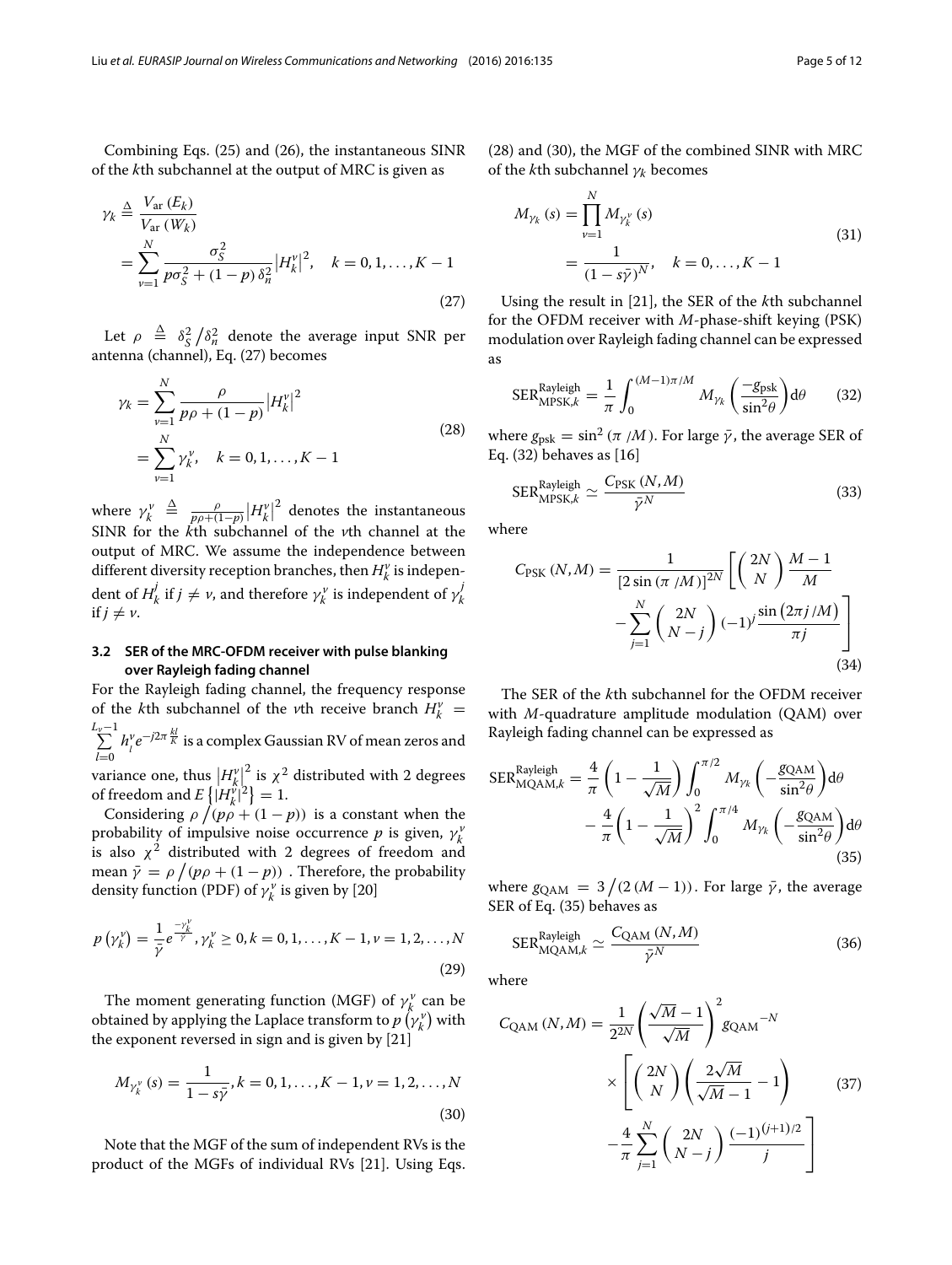In the SER expressions given in Eqs. [\(32\)](#page-4-3), [\(33\)](#page-4-5), [\(35\)](#page-4-4), and [\(36\)](#page-4-6), the SER of the *k*th subchannel is independent of the subchannel index, which indicates that pulse blanking has the same effect on the error performance of each subchannel of the MRC-OFDM receiver.

In particular, for the binary PSK (BPSK) modulation, the closed-form expression for the integral in Eq. [\(32\)](#page-4-3) becomes [\[16\]](#page-11-10)

<span id="page-5-0"></span>
$$
SER_{BPSK,k}^{Rayleigh} = \left[\frac{1}{2}(1-\mu)\right]^{N}\sum_{j=0}^{N-1} \binom{N-1+j}{j}
$$

$$
\times \left[\frac{1}{2}(1+\mu)\right]^j
$$
(38)

where  $\mu = \sqrt{\bar{\gamma}/(1+\bar{\gamma})}$ .

The exact expression in Eq. [\(38\)](#page-5-0) provides insight into a few special cases. (i) When there is no interference, i.e.,  $p = 0, \bar{y} = \rho$ , Eq. [\(38\)](#page-5-0) reduces to the symbol error probability of a conventional *N*th-order space diversity receiver employing MRC. (ii) When there is interference, i.e.,  $p \neq 0$ , and in the limiting case the input SNR is large, i.e.,  $\rho \rightarrow \infty$ ,  $\lim_{\rho \to \infty} \bar{\gamma} = 1/p$ , thus, there will be an error floor for the SER performance curve. Considering a small  $p$  value (less than 0.1) fulfilling the condition  $\bar{\gamma}\gg 1$ , the approximate theoretical expression of the error floor behaves as  $\left(\frac{p}{4}\right)^N\left(\frac{2N-1}{N}\right)$ *N* . Therefore, the error floor decreases proportionally with the *N*th power of the probability of impulsive noise occurrence *p* at an *N*th-order space diversity. For a given *p* value, the error floor can be efficiently reduced as the number of receive antenna increases. The same conclusion can be reached based on the approximate expressions in Eqs. [\(33\)](#page-4-5) and [\(36\)](#page-4-6).

#### **3.3 SER of the MRC-OFDM receiver with pulse blanking over Ricean fading channel**

For the Ricean fading channel,  $h_0^v$  is assumed to be a nonzero mean complex Gaussian RV, i.e.,  $h_0^{\nu} \sim \mathcal{CN}\left(u_{\nu}, \delta_0^{\nu 2}\right)$ ,  $\{h_l^{\nu}, l = 1, \ldots, L_{\nu} - 1\}$  are assumed to be complex Gaussian RVs, i.e.,  $h_l^{\nu} \sim \ \mathcal{CN}\left(0,\delta_l^{\nu2}\right)$ . The channel power is normalized to 1, i.e.,  $|u_v|^2 + \sum_{l=0}^{L-1} |\delta_l^v|^2 = 1$ , and the Ricean factor of the *v*th channel is defined as  $K_v \triangleq$  $|u^{\nu}|^{2} \left/ \sum_{l=0}^{L-1} |\delta_{l}^{\nu}| \right.$  $^2$ . Hence, the frequency response of the *k*th subchannel  $H_k^{\nu}$  is distributed according to complex Gaussian with mean  $u^{\nu}$  and variance  $\sum_{l=0}^{L-1} |\delta_l^{\nu}|^2 - |u^{\nu}|^2$ . Furthermore,  $|H_k^{\nu}|^2$  is noncentral  $\chi^2$  distributed with 2 degrees of freedom and  $E\left\{|H_k^{\nu}|^2\right\}=1$ .

Considering  $\rho / (p\rho + (1 - p))$  is a constant when the probability of impulsive noise occurrence *p* is given,  $\gamma_k^{\nu}$  is also according to noncentral  $\chi^2$  distributed with 2 degrees of freedom with mean  $\bar{\gamma} = \rho / (p\rho + (1 - p))$ . Therefore, the PDF of  $\gamma_k^{\nu}$  is given by [\[15\]](#page-11-13)

$$
p(\gamma_k^{\nu}) = \frac{(1 + K_{\nu}) e^{-\frac{(1 + K^{\nu})\gamma_k^{\nu}}{\tilde{\gamma}}}}{\tilde{\nu}} I_0 \left( 2 \sqrt{\frac{K_{\nu} (1 + K_{\nu}) \gamma_k^{\nu}}{\tilde{\gamma}}} \right)
$$
\n(39)

where  $I_0(\cdot)$  is the zero-order modified Bessel function of the first kind. The MGF of  $\gamma_k^\nu$  can be expressed as

$$
M_{\gamma_k^{\nu}}(s) = \frac{1 + K_{\nu}}{1 + K_{\nu} - s\bar{\nu}} \exp\left(\frac{K_{\nu}s\bar{\nu}}{1 + K_{\nu} - s\bar{\nu}}\right) \tag{40}
$$

Then, the MGF of the combined SINR can be written as

$$
M_{\gamma_k}(s) = \prod_{\nu=1}^{N} M_{\gamma_k^{\nu}}(s)
$$
  
= 
$$
\prod_{\nu=1}^{N} \left\{ \frac{1 + K_{\nu}}{1 + K_{\nu} - s\bar{\gamma}} \exp\left(\frac{K_{\nu}s\bar{\gamma}}{1 + K_{\nu} - s\bar{\gamma}}\right) \right\}
$$
(41)

Using the result in [\[21\]](#page-11-18), the SER of the *k*th subchannel for the OFDM receiver with *M*-PSK modulation over Ricean fading channel can be expressed as

<span id="page-5-1"></span>
$$
SER_{MPSK,k}^{Ricean} = \frac{1}{\pi} \int_0^{(M-1)\pi/M} M_{\gamma_k} \left( -\frac{g_{psk}}{\sin^2 \theta} \right) d\theta \tag{42}
$$

For large  $\bar{\gamma}$  , the average SER of Eq. [\(42\)](#page-5-1) behaves as

$$
SER_{MPSK,k}^{Ricean} \simeq \frac{\exp\left(-\sum_{\nu=1}^{N} K_{\nu}\right) C_{PSK}\left(N,M\right)}{\bar{\nu}^{N}}
$$
\n
$$
\times \prod_{\nu=1}^{N} \left(1 + K_{\nu}\right)
$$
\n(43)

The SER of the *k*th subchannel for the OFDM receiver with *M*-QAM modulation over Ricean fading channel can be expressed as

<span id="page-5-2"></span>
$$
SER_{MQAM,k}^{Ricean} = \frac{4(\sqrt{M}-1)}{\pi\sqrt{M}} \int_0^{\pi/2} M_{\gamma_k} \left(-\frac{g_{QAM}}{\sin^2\theta}\right) d\theta
$$

$$
-\frac{4(\sqrt{M}-1)^2}{\pi M} \int_0^{\pi/4} M_{\gamma_k} \left(-\frac{g_{QAM}}{\sin^2\theta}\right) d\theta
$$
(44)

For large  $\bar{\gamma}$ , the average SER of Eq. [\(44\)](#page-5-2) behaves as [\[21\]](#page-11-18)

<span id="page-5-3"></span>
$$
SER_{MQAM,k}^{Ricean} \simeq \frac{\exp\left(-\sum_{\nu=1}^{N} K_{\nu}\right) C_{QAM} (N,M)}{\bar{\gamma}^{N}}
$$

$$
\times \prod_{\nu=1}^{N} (1 + K_{\nu})
$$
(45)

Also, the SER derived above is only for the *k*th subcarrier. It has to be averaged over all the subcarriers.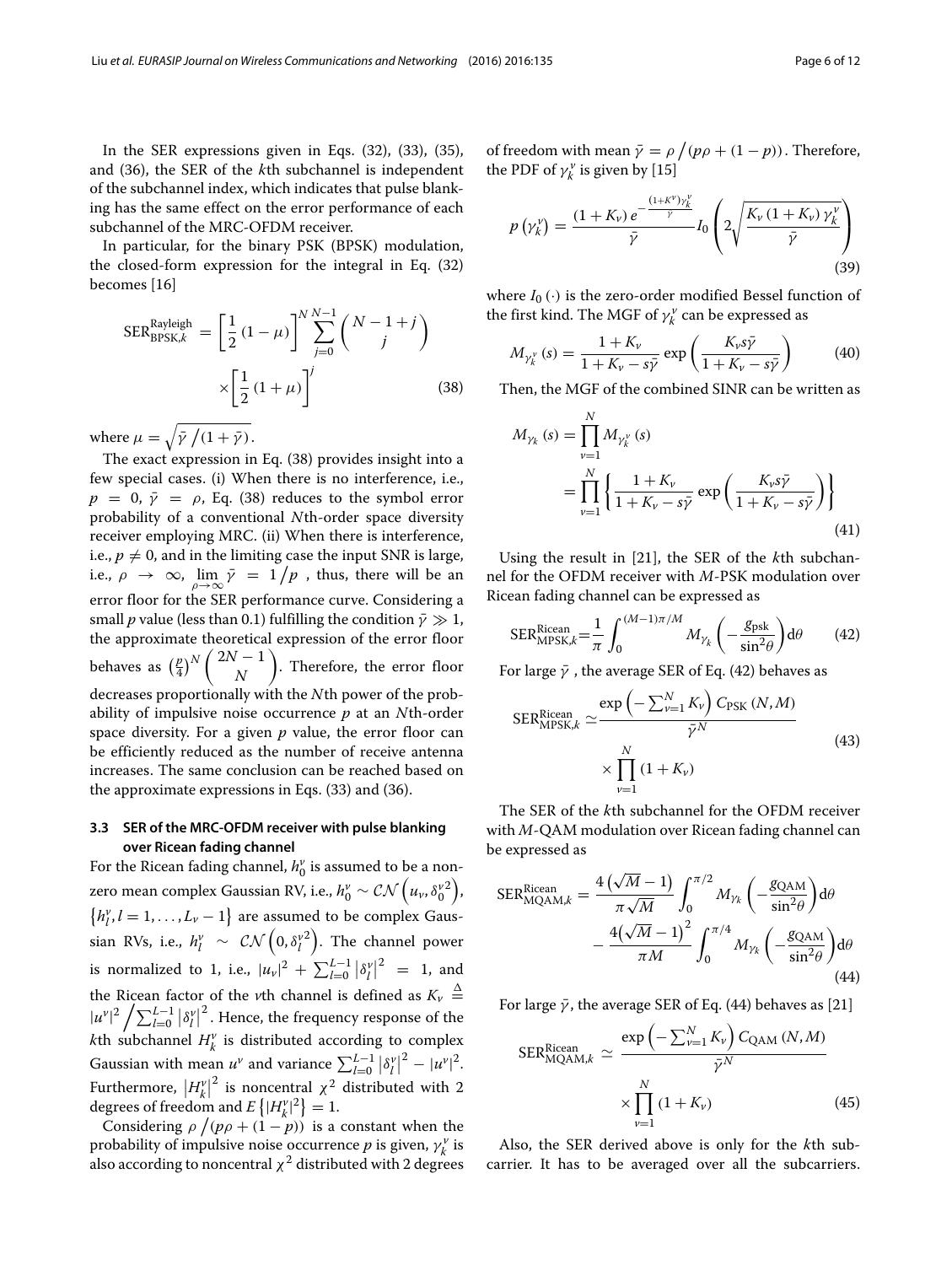Comparing Eq. [\(44\)](#page-5-2) with Eq. [\(33\)](#page-4-5), Eq. [\(45\)](#page-5-3), and Eq. [\(36\)](#page-4-6), we find that for the specific Ricean factors, the same conclusion presented in Section [3.2](#page-4-7) can be reached based on the approximate expressions in Eqs. [\(45\)](#page-5-3) and [\(46\)](#page-10-2).

Channel estimation **Ideal channel estimation** 

#### <span id="page-6-0"></span>**4 Numerical results**

#### **4.1 System and channel parameters**

<span id="page-6-1"></span>**Table 1** System and channel parameters Parameters Value

> Subcarrier number 512 Data subcarrier number 512 Cyclic prefix 16

Modulator BPSK, 8PSK, 16QAM

Channel models Rayleigh (10 paths)

Impulsive noise model Bernoulli-Gaussian

 $\Gamma$  occurrence  $\rho$  (see figures)

Channel equalization **ZF** equalization

Number of receive antenna  $N = 2, 4$ 

System parameters

Channel parameters

Receiver parameters

Probability of interference

The system and channel parameters are listed in Table [1.](#page-6-1)

10−1

10−2

#### **4.2 Symbol error performance curves**

To verify the accuracy of the theoretical formulas derived in the previous sections, we compare the SER performances of the theoretical formulas with the results of computer simulations for Rayleigh and Ricean fading channels. Figures [3,](#page-6-2) [4,](#page-7-0) [5,](#page-7-1) [6,](#page-8-1) [7,](#page-8-2) [8,](#page-9-0) [9,](#page-9-1) and [10](#page-10-3) show the theoretical and simulated SER versus SNR  $(10log_{10}(\rho))$ performance curves of the MRC-OFDM receiver with pulse blanking.

Figures [3](#page-6-2) and [4](#page-7-0) show the SER performances of the MRC-OFDM receiver with pulse blanking for BPSK modulation over Rayleigh fading channel for  $N = 2$ and  $N = 4$  receive antennas. Each figure contains four pairs of curves, which shows the theoretical and simulated SER of the OFDM receiver with pulse blanking at different *p* values. In both figures, it can be seen that theoretical results correspond well with the simulation results.

From Fig. [3,](#page-6-2) the theoretical and simulated error floor versus the probability of impulsive noise occurrence *p* are listed in Table [2.](#page-10-4) From the table, the simulated observations of the error floor achieve a good agreement with the theoretical calculations. We see that the error floor decreases as the probability of impulsive noise occurrence decreases. Further, the error floor decreases proportionally with the *N*th power of the probability of impulsive noise occurrence *p*. Comparing the two figures, it is shown that the error floor is efficiently reduced for  $N = 4$ receive antennas compared with  $N = 2$  for the same *p* value.

> $\Theta$  = theory,  $p=0$ simulation, p=0  $-$  theory,  $p=0.02$ simulation,p=0.02 theory,p=0.03 simulation,p=0.03

<span id="page-6-2"></span>

Ricean (10 paths,  $\{K_v\} = 10$  dB)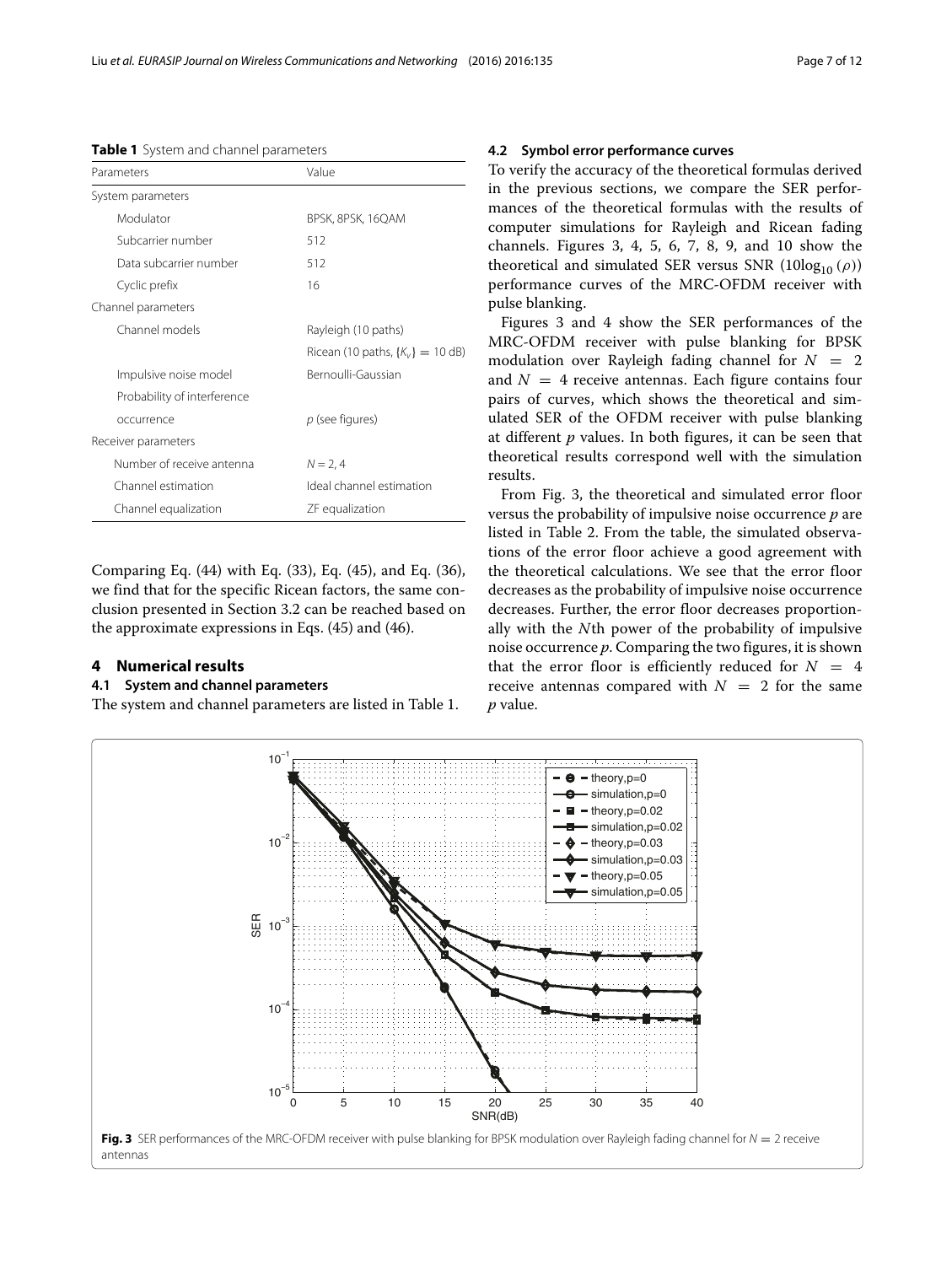

<span id="page-7-0"></span>Similarly, for the same receiver and channel, Figs. [5](#page-7-1) and [6](#page-8-1) show the SER performances for 16QAM modulation with  $N = 2$  and  $N = 4$  receive antennas, respectively. From the four pairs of curves in each figure, the theoretical results correspond well with the simulation results and derive the same analysis as that in Figs. [3](#page-6-2) and [4.](#page-7-0)

Figures [7](#page-8-2) and [8](#page-9-0) show the SER performances of the MRC-OFDM receiver with pulse blanking for 8PSK modulation over Ricean fading channel with Ricean factors  ${K_v}$  = 10 dB for  $N = 2$  and  $N = 4$  receive antennas, respectively. Similar to the previous paragraph, from the four pairs of curves in each figure, the theoretical results agree

<span id="page-7-1"></span>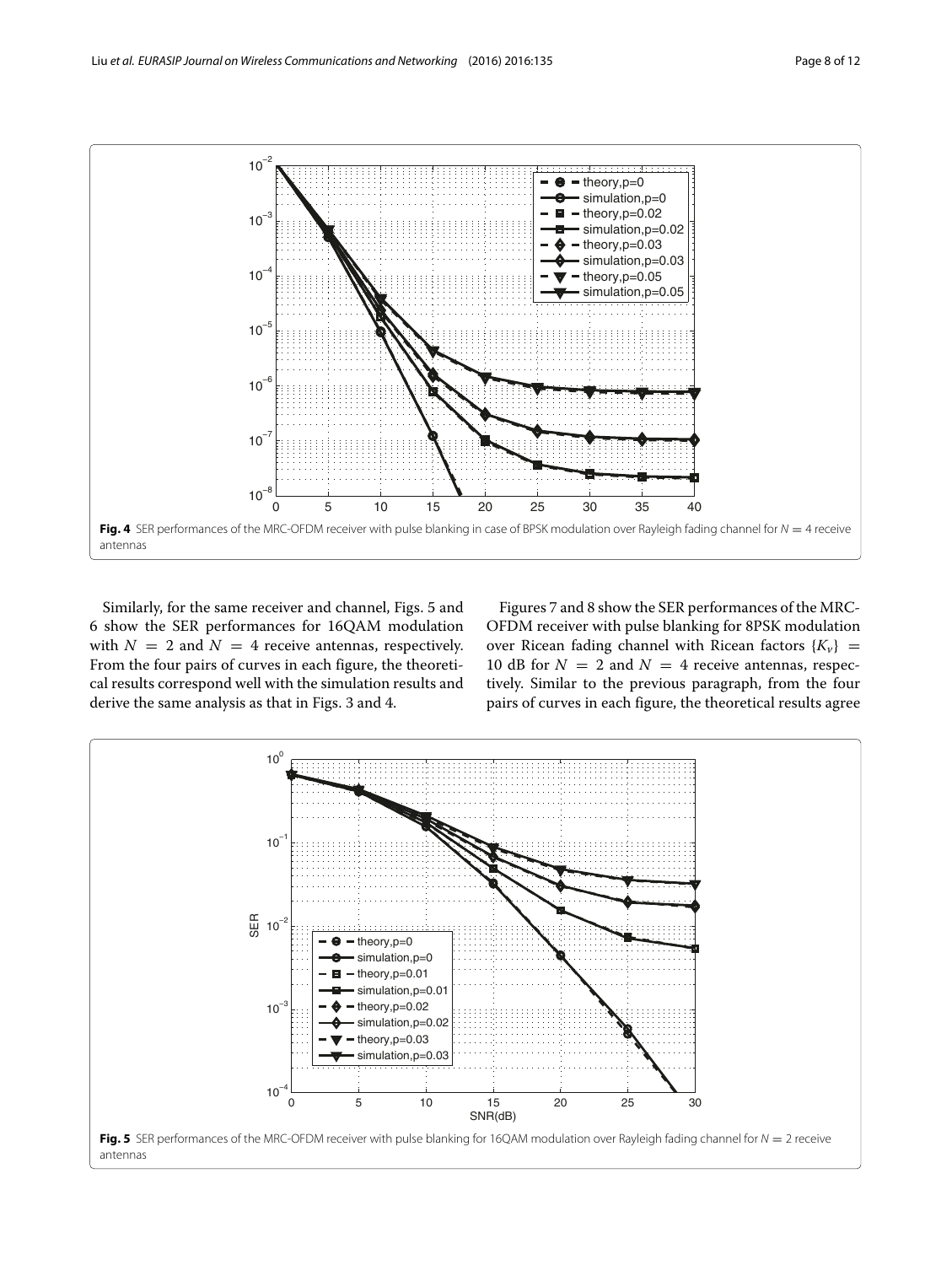

<span id="page-8-1"></span>well with the simulation results. We arrive then with the same analysis as for Figs. [3](#page-6-2) and [4.](#page-7-0)

Similarly, for the same receiver and channel, Figs. [9](#page-9-1) and [10](#page-10-3) show the SER performances for 16QAM modulation with  $N = 2$  and  $N = 4$  receive antennas, respectively. Again, from the four pairs of curves of in each figure, the theoretical results correspond well with the simulation results and yield the same analysis as for Figs. [3](#page-6-2) and [4.](#page-7-0)

## <span id="page-8-0"></span>**5 Conclusions**

In this paper, we studied the symbol error performance of the MRC-OFDM receiver with pulse blanking over frequency selective fading channel. The closed-form expression of the SINR for the MRC-OFDM receiver with pulse blanking is derived. The SER of the MRC-OFDM receiver with pulse blanking over both Rayleigh and Ricean fading channels are also given. The simulation results validate

<span id="page-8-2"></span>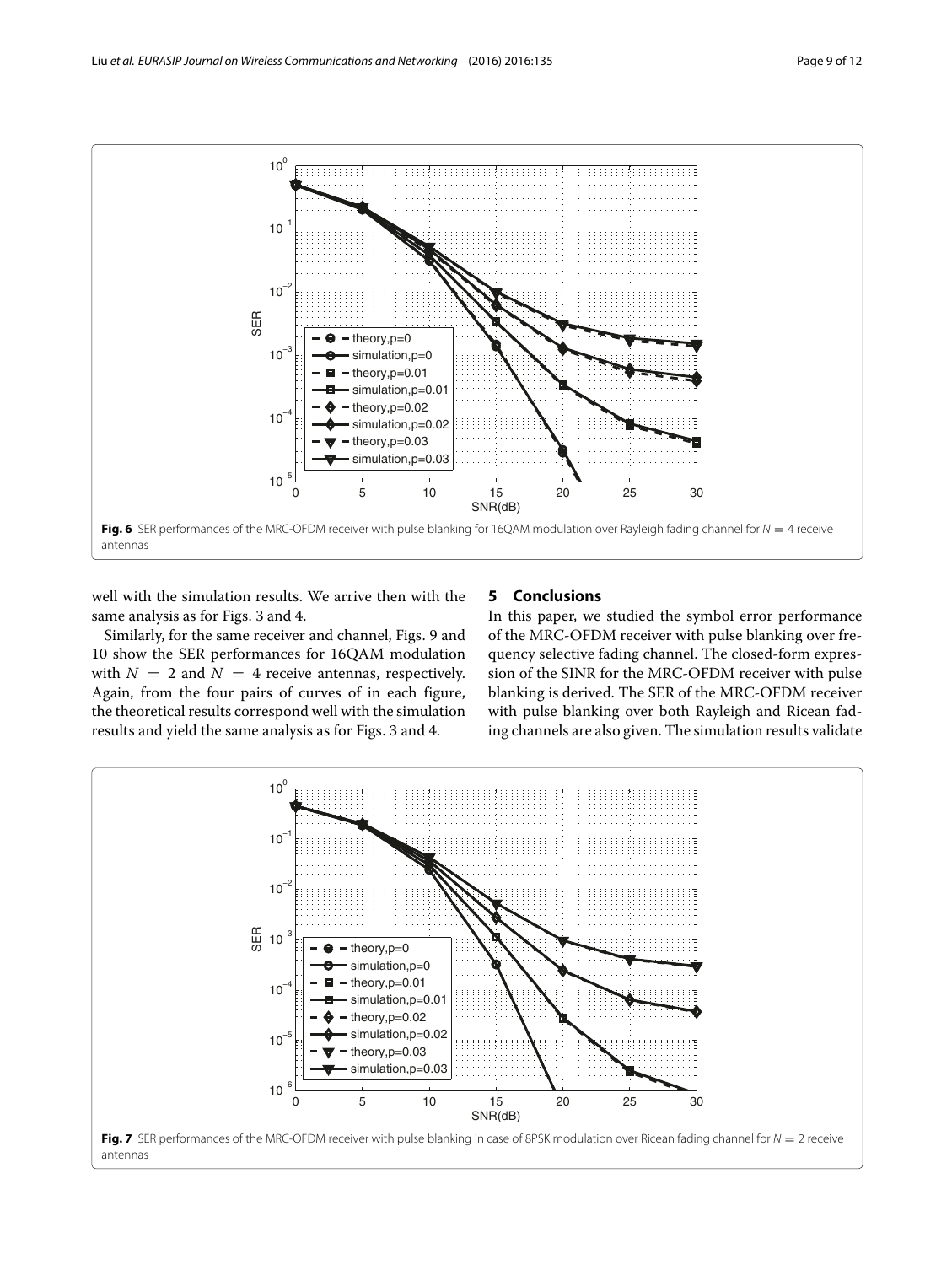

<span id="page-9-0"></span>the correctness of our derived formulas. The following conclusions are obtained: (i) the pulse blanking has same effect on the error performance of each subchannel of the MRC-OFDM receiver; (ii) the error floor for the SER performance is observed for the MRC-OFDM receiver with pulse blanking and the error floor depends on the

probability of impulsive noise occurrence and the number of receive antenna; and (ii) the developed analysis method in this paper can be extended to the case of the Middleton class A noise environment and the error floor for the SER performance is determined by the probability of the Middleton class A impulsive noise occurrence.

<span id="page-9-1"></span>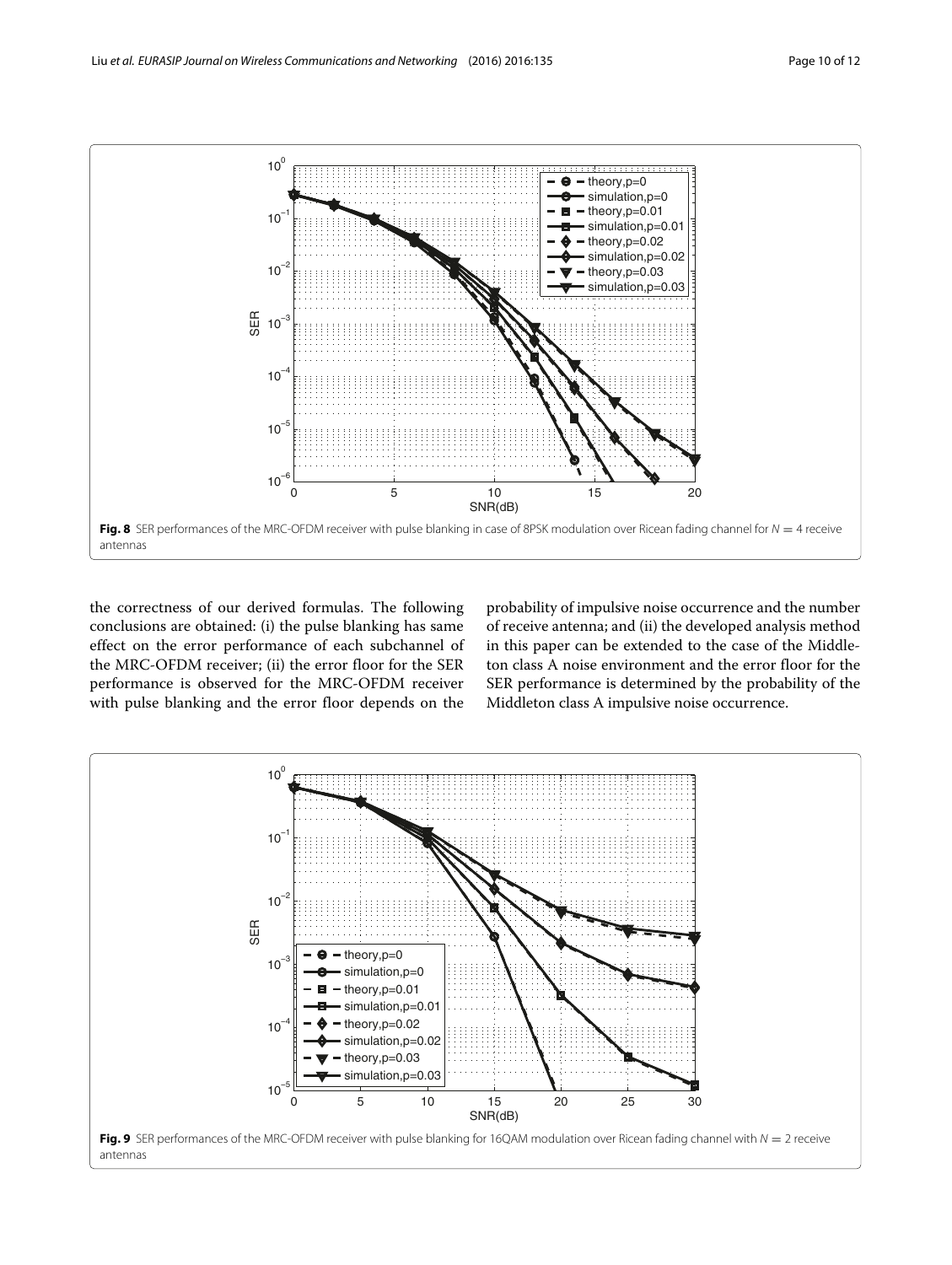

#### <span id="page-10-3"></span>**Appendix**

<span id="page-10-1"></span>From Eq. [\(24\)](#page-3-9), the variance of interference noise term can be calculated as

<span id="page-10-2"></span>
$$
V_{\text{ar}}\left(W_{k}\right) = E\left\{|W_{k}|^{2}\right\} - (E\left\{|W_{k}|\right\})^{2}
$$
\n(46)

Considering that  $H_k^{\nu}$  and  $H_k^j$   $(j \neq \nu)$  are statistically independent, the first term of Eq. [\(46\)](#page-10-2) is obtained as

$$
E\{|W_k|^2\} = \frac{1}{K} \sum_{\nu=1}^{N} |H_k^{\nu}|^2 \sum_{n=0}^{K-1} \left( E\left\{ |\tilde{i}_n^{\nu}|^2 \right\} + E\left\{ |\tilde{n}_n^{\nu}|^2 \right\} \right)
$$
\n(47)

By using Eq. [\(17\)](#page-3-10) and considering  $b_n^v$ ,  $s_m$  and  $h_l^v$  are statistically independent,  $E\left\{ \left|\tilde{i}_n^\nu\right|\right.$  $\left\{ \begin{array}{ll} 2 \ 2 \end{array} \right\}$  can be calculated as

$$
E\left\{\left|\tilde{i}'_n\right|^2\right\} = E\left\{\left|-b''_n \sum_{m=0}^{K-1} s_m h_{(n-m)\bmod K}^v\right|^2\right\}
$$
  
= 
$$
E\left\{|b''_n|^2\right\} E\left\{|s_m|^2\right\} \sum_{m=0}^{K-1} E\left\{\left|h_{(n-m)\bmod K}^v\right|^2\right\} \tag{48}
$$
  
= 
$$
p\sigma_S^2
$$

<span id="page-10-4"></span>**Table 2** Impact of probability of impulsive noise occurrence on the error floor

| р    | Error floor (theory) | Error floor (simulation) |
|------|----------------------|--------------------------|
| 0.02 | 7.50e-005            | $7.0e - 005$             |
| 0.03 | $1.69e - 004$        | $15e - 004$              |
| 0.05 | $4.69e - 004$        | $4.5e - 004$             |

By using Eq.  $(18)$  and considering that  $b_n^{\nu}$  is independent of  $n_n^v$  ,  $E\left\{\left|\tilde{n}_n\right|^2\right\}$  can be calculated as

$$
E\left\{ |\tilde{n}_n|^2 \right\} = E\left\{ \left| \left( 1 - b_n^{\nu} \right) n_n \right|^2 \right\}
$$
  
= 
$$
(1 - p) \delta_n^2
$$
 (49)

By using Eqs. [\(17\)](#page-3-10) and [\(18\)](#page-3-11) and keeping  $E\{s_m\} = 0$  and  $E\{n_n\} = 0$  in mind, it is easy to find  $E\{\tilde{i}_n\} = 0$  and  $E\{\tilde{n}_n\} = 0$ . Furthermore, the second term of [\(46\)](#page-10-2) can be calculated as  $(E\{|W_k|\})^2 = 0$  . Finally, the variance of the interference noise term  $W_k$  can be obtained as

$$
V_{\text{ar}}\left(W_{k}\right) = \left[p\sigma_{S}^{2} + (1-p)\,\delta_{n}^{2}\right] \sum_{\nu=1}^{N} \left|H_{k}^{\nu}\right|^{2} \tag{50}
$$

#### **Competing interests**

The authors declare that they have no competing interests.

#### **Acknowledgements**

This work was supported in part by National Natural Science Foundation of China under Grants No. U1233117 and No. 61271404.

#### **Author details**

<sup>1</sup> Tianjin Key Lab for Advanced Signal Processing, Civil Aviation University of China, 30030 Tianjin, China. 2Communication Research Center, Harbin Institute of Technology, 150080 Harbin, China. 3College of Electronic and Information Engineering, BeiHang University, 100191 Beijing, China.

#### Received: 14 September 2015 Accepted: 17 April 2016 Published online: 18 May 2016

#### **References**

<span id="page-10-0"></span>1. N Neji, R de Lacerda, A Azoulay, T Letertre, O Outtier, Survey on the future aeronautical communication system and its development for continental communications. Veh. Technol. IEEE Trans. **62**(1), 182–191 (2013)